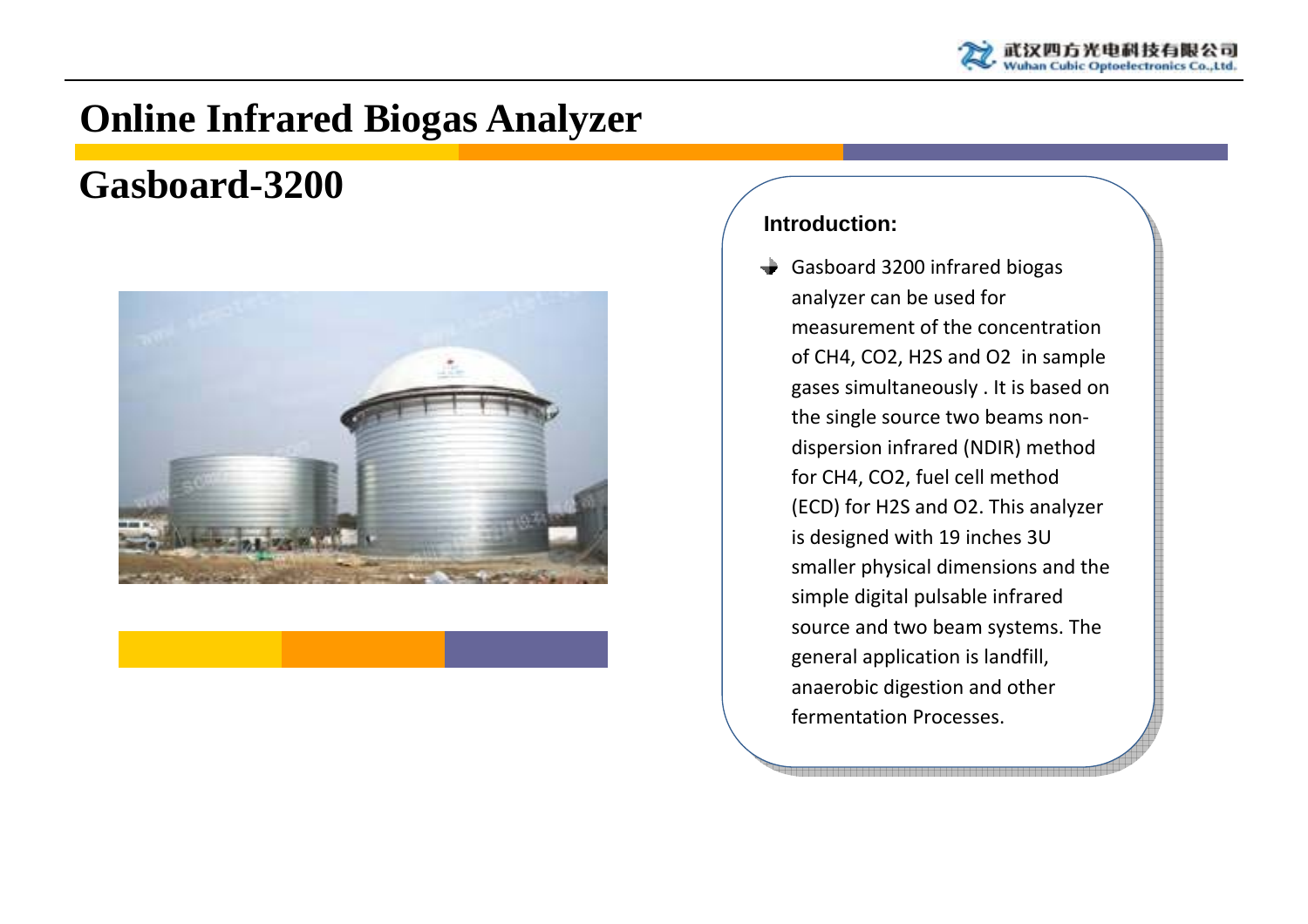

### **Features & Specifications**



#### **Features:**

- $\rightarrow$  up to 4 gases measurement with combination of NDIR and ECD gas sensor technology
- $\rightarrow$  simple construction with pulsable infrared source and two beams technology

#### **Specifications:**

- $\rightarrow$  constant temperature control for gas bench for high stability
- **→** 320\*240 LCD with menu operation.
- $\triangleq$  Repeatability: ±0.5% FS
- **↓** Linearity: ±1% FS
- **→** Zero/Span drift: ±2%FS

| Mea<br>sure Gas                                               | Measure<br>Method | Measure<br>Range | Resolution | Precision | Error  |
|---------------------------------------------------------------|-------------------|------------------|------------|-----------|--------|
| CO <sub>2</sub>                                               | <b>NDIR</b>       | 50%              | 0.01%      | ≤2% FS    | $≤2%$  |
| CH <sub>4</sub>                                               | <b>NDIR</b>       | 100%             | 0.01%      | ≤2% FS    | $≤2\%$ |
| $H_2S$                                                        | <b>ECD</b>        | 9999PPM          | 1PPM       | ≤3% FS    | $≤2%$  |
| O <sub>2</sub>                                                | <b>ECD</b>        | 25%              | 0.01%      | ≤3% FS    | ≤2%    |
| Note: Measurement range can be customized by the requirement. |                   |                  |            |           |        |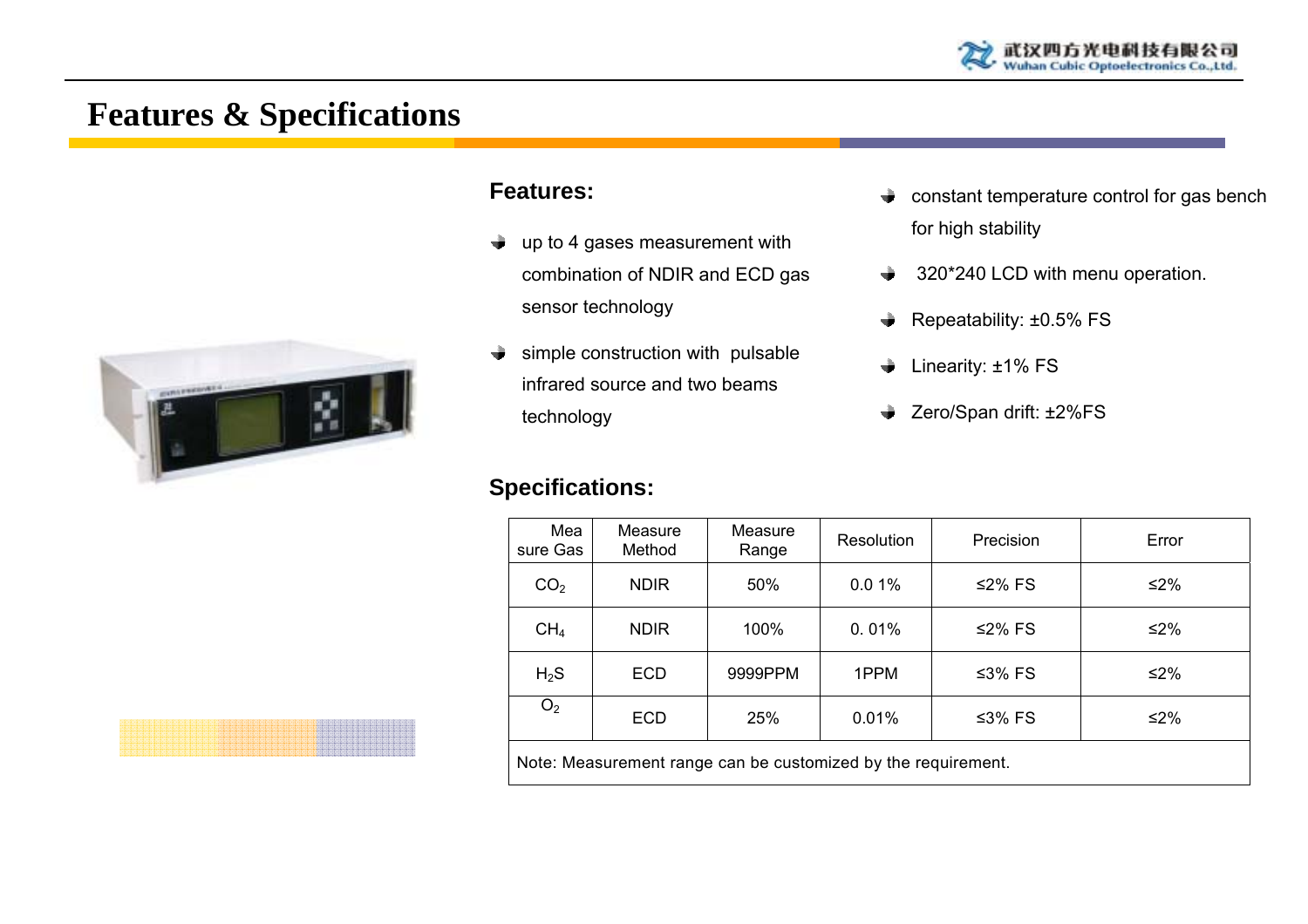



| Gas flow                    | $1.2$ L/min<br>0.7                          |
|-----------------------------|---------------------------------------------|
| Pressure of gas inlet       | $<$ 1 $Bar$                                 |
| Sampling gas<br>requirement | Remove water vapor, dust(<1um) and oil etc. |
| Response Time               | $<$ 15s (NDIR)                              |
| Warm-up time                | 15 <sub>min</sub>                           |
| Communication port          | RS232(optional)                             |
| Output                      | 4 20 mA according to the requirement        |

| Work temperature     | 50<br>0                 |
|----------------------|-------------------------|
| Relative humidity    | 85%<br>5                |
| Ambient air pressure | 86<br>108kPa            |
| Power supply         | 220V±44V AC 50Hz±1Hz    |
| Dimension            | 483mm×373mm×140mm W×L×H |
| Weight               | 12kg                    |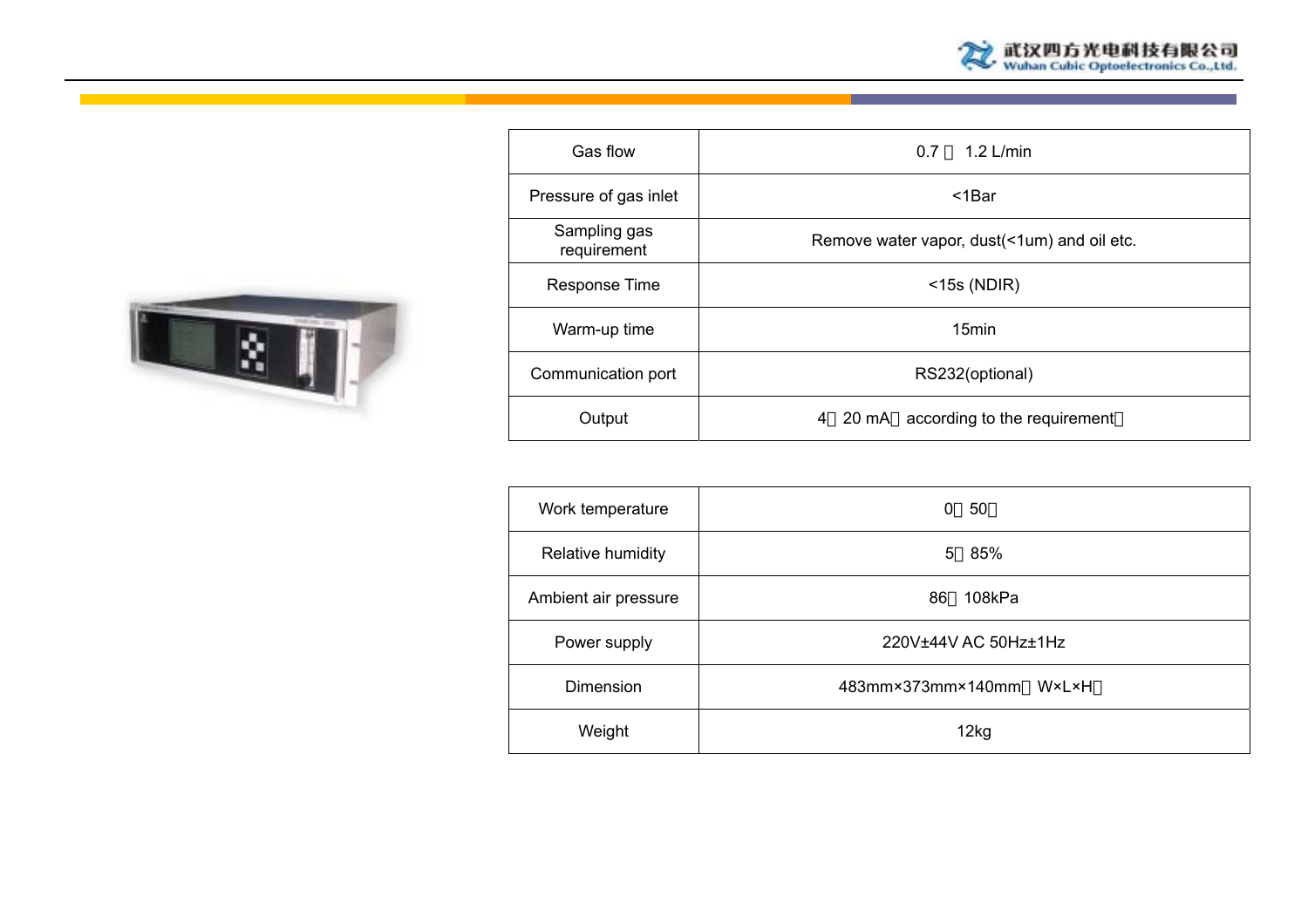

### **Front & Back Panels**